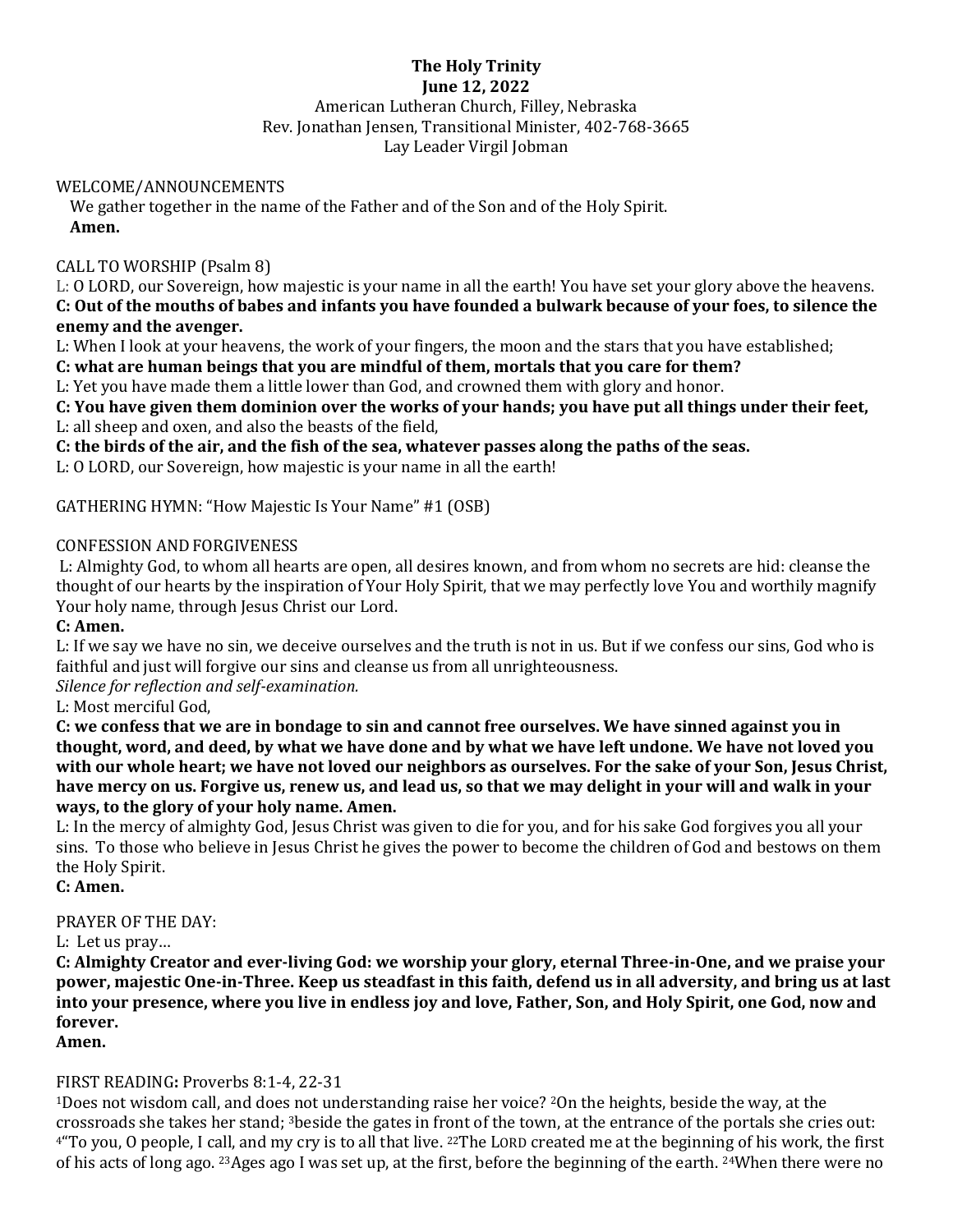depths I was brought forth, when there were no springs abounding with water. <sup>25</sup>Before the mountains had been shaped, before the hills, I was brought forth—26when he had not yet made earth and fields, or the world's first bits of soil. <sup>27</sup>When he established the heavens, I was there, when he drew a circle on the face of the deep, <sup>28</sup>when he made firm the skies above, when he established the fountains of the deep, <sup>29</sup>when he assigned to the sea its limit, so that the waters might not transgress his command, when he marked out the foundations of the earth, 30then I was beside him, like a master worker; and I was daily his delight, rejoicing before him always, <sup>31</sup>rejoicing in his inhabited world and delighting in the human race."

# SECOND READING: Romans 5:1-5

<sup>1</sup>Therefore, since we are justified by faith, we have peace with God through our Lord Jesus Christ, <sup>2</sup>through whom we have obtained access to this grace in which we stand; and we boast in our hope of sharing the glory of God. God. <sup>3</sup>And not only that, but we also boast in our sufferings, knowing that suffering produces endurance, <sup>4</sup>and endurance produces character, and character produces hope, <sup>5</sup>and hope does not disappoint us, because God's love has been poured into our hearts through the Holy Spirit that has been given to us.

# CHILDREN'S MESSAGE *(Noisy offering is taken at this time.)*

# GOSPEL: John 16:12-15

[Jesus said,] <sup>12</sup>"I still have many things to say to you, but you cannot bear them now. <sup>13</sup>When the Spirit of truth comes, he will guide you into all the truth; for he will not speak on his own, but will speak whatever he hears, and he will declare to you the things that are to come. <sup>14</sup>He will glorify me, because he will take what is mine and declare it to you. <sup>15</sup>All that the Father has is mine. For this reason I said that he will take what is mine and declare it to you."

## MESSAGE Video

HYMN OF THE DAY: "Holy, Holy, Holy" #165 (LBW) *Offerings will be received at this time.*

#### OFFERING PRAYER

P: Merciful Father,

**C: we offer with joy and thanksgiving what you have first given us, ourselves, our time, and our possessions, signs of your gracious love. Receive them for the sake of him who offered himself for us, Jesus Christ our Lord. Amen.**

#### APOSTLES' CREED

**I believe in God, the Father almighty, creator of heaven and earth. I believe in Jesus Christ, his only Son, our Lord. He was conceived by the power of the Holy Spirit and born of the virgin Mary. He suffered under Pontius Pilate, was crucified, died, and was buried. He descended into hell. On the third day he rose again. He ascended into heaven and is seated at the right hand of the Father. He will come again to judge the living and the dead. I believe in the Holy Spirit, the holy catholic church, the communion of saints, the forgiveness of sins, the resurrection of the body, and the life everlasting. Amen.**

#### PRAYERS OF THE PEOPLE

L: United in Christ and guided by the Spirit, we pray for the church, the creation, and all in need.

#### *A brief silence.*

L: One God, giver of life, you established peace through your Son and gave your church the hope of sharing in your glory. Enliven us by your Spirit to speak and act in love for the sake of the world. God of grace,

#### **C: hear our prayer.**

L: Creator of all, you rejoice in creation and have given humankind responsibility for the works of your hands. Instill in everyone your Spirit of care for the earth, especially in areas threatened by ecological devastation. God of grace,

#### **C: hear our prayer.**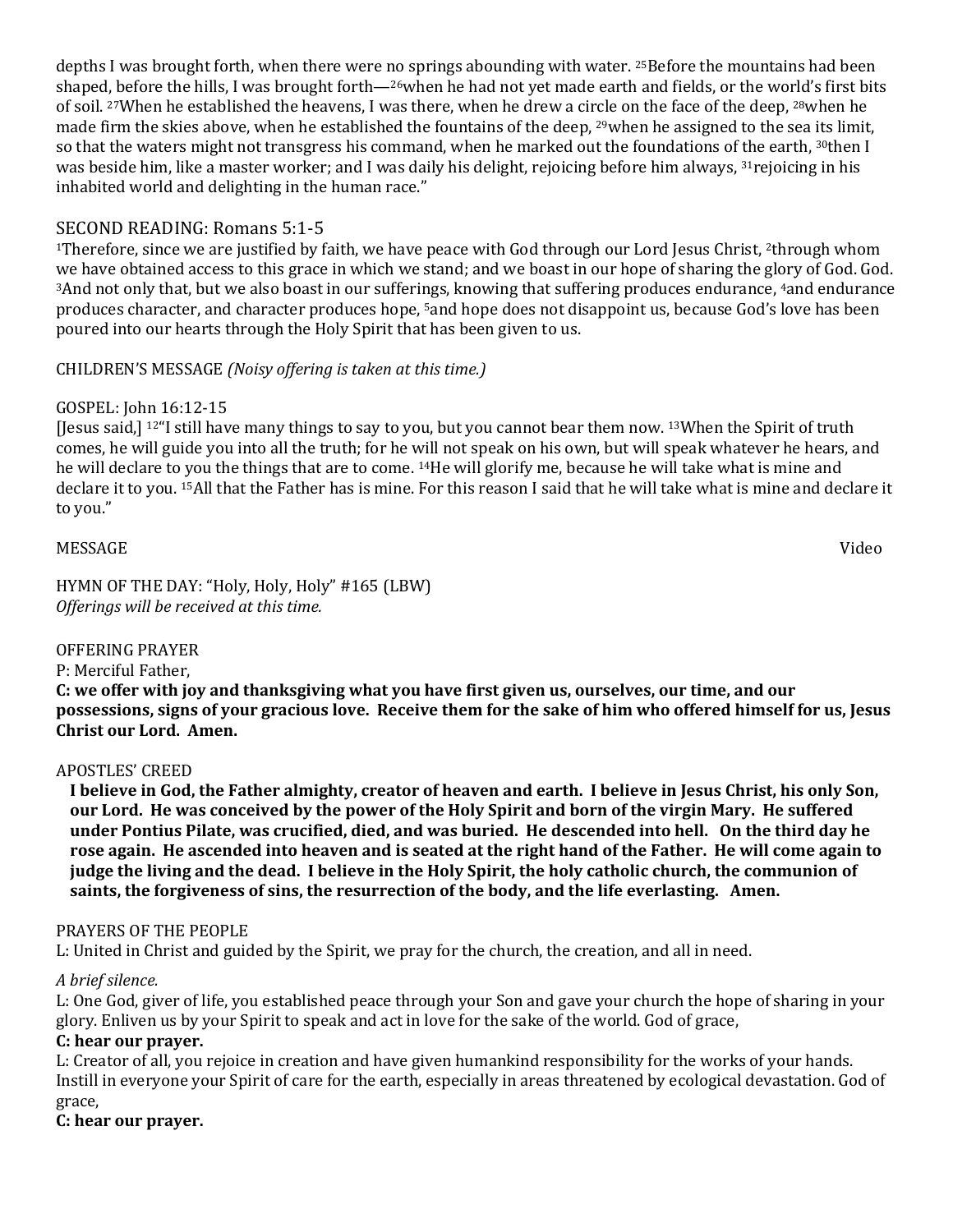L: Loving Redeemer, you delight in the human race. Move the hearts of world leaders to seek wisdom, speak truth, and care for all endangered by poverty, prejudice, or violence. Further the work of international collaboration and peacemaking. God of grace,

## **C: hear our prayer.**

L: Abiding Comforter, you call out to all who live. Restore severed relationships and protect children who lack trustworthy caregivers. Grant hope to those who are experiencing fear, pain, or grief. God of grace,

#### **C: hear our prayer.**

L: Holy Three, you are community and you create community. Build up ministries that support those who are isolated or lonely. Give endurance as we nurture vital relationships in our congregation and beyond. God of grace, **C: hear our prayer.**

L: Holy God, we remember your saints for their strong faith and witness, even unto death. Console grieving families. Stir up in us the resolve to end the sin of white supremacy and pursue the courageous path of justice. God of grace,

#### **C: hear our prayer.**

L: God of every time and place, in Jesus' name and filled with your Holy Spirit, we entrust these spoken prayers and those in our hearts into your holy keeping.

#### **C: Amen.**

#### THE LORD'S PRAYER

**Our Father who art in heaven, hallowed be thy name, thy kingdom come, thy will be done, on earth as it is in heaven. Give us this day our daily bread; and forgive us our trespasses, as we forgive those who trespass against us; and lead us not into temptation, but deliver us from evil. For thine is the kingdom, and the power, and the glory, forever and ever. Amen.**

#### BENEDICTION

P: May the Lord bless you and keep you. May his face shine upon you with grace and mercy. May He look upon you with favor and grant you peace. In the name of the Father, Son and Holy Spirit. **C: Amen.**

#### SENDING HYMN**:** "Great Is Thy Faithfulness" #771 (WOV)

#### SENDING

P: Go in peace. Serve the Lord. **C: Thanks be to God!**

#### **\*\*\*\*\***

Permission to reprint/podcast/stream portions of this service obtained from One License with license #A-724367, CCLI with license #2497574 and Augsburg Fortress License #13855-L. Excerpts of this service are taken by permission from "Worship Resources, Making it Work in the Parish" by Rev. Jerry Nelson. \*\*\*\*\*

**WELCOME TO WORSHIP!** It's wonderful to gather as the body of Christ to worship and give thanks to God! Thanks be to God for all of you here! If you are a visitor, please sign the guest book and feel welcome to come again. You are invited to come downstairs for refreshments and fellowship following worship.

**REMEMBER IN YOUR PRAYERS:** Elva Parde and our shut-ins.

**HAPPY BIRTHDAY** to Karlea Nouzovsky (June 16), Mike Rehrs (June 17), Wayne Hill (June 18).

**HAPPY ANNIVERSARY** to Melvin & Virginia Dorf (June 12, 1999), Virgil & Pat Jobman (June 13, 1976), Stan & Denise Fritzen (June 16, 2000), Wayne & Gayle Robinson (June 16, 2018).

**THANK YOU** to Virgil Jobman for leading us in worship this morning.

**THE SHAKE AND BAKE CHICKS** will meet at 9:30 a.m. on Wednesday, May 15 at church to make meals and tie blankets. All are welcome.